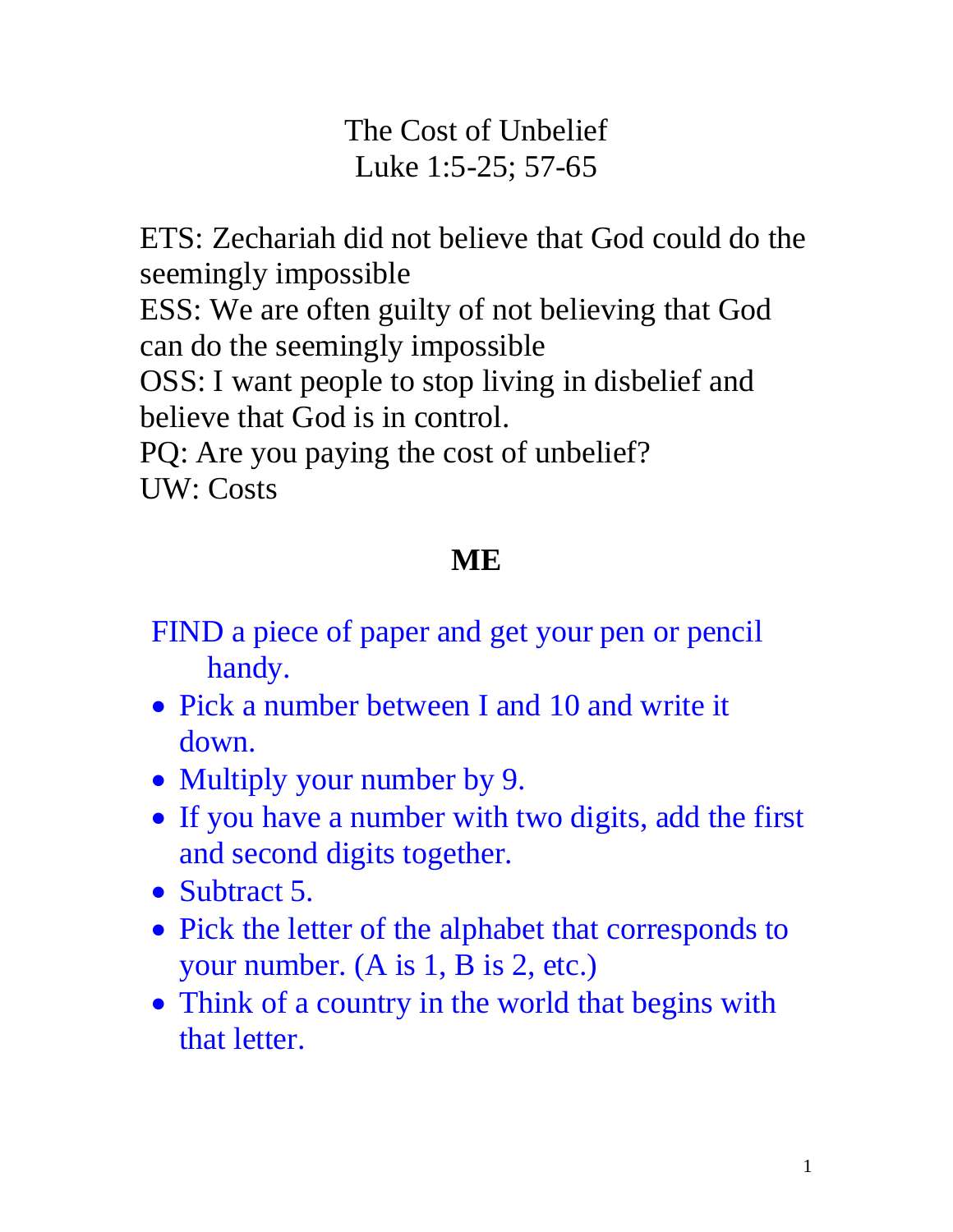- Take the next letter in the alphabet and think of an animal that begins with that letter.
- Of all the countries and animals in the world, do you think I can guess which ones you wrote down? Your answers are Denmark and elephant. Was I right? Pretty amazing, isn't it?

#### **WE**

New Series: Dr. Luke Investigates

- Carefully researched
- Eyewitness accounts
- Wrote account in "an orderly sequence"
	- o So Dr. Luke's "an orderly sequence" starts Pre-Jesus
		- Matthew starts with Mary, but Luke starts BEFORE Mary

WHY does Dr. Luke start BEFORE Mary? WHY does Dr. Luke start with the birth of Mary's nephew?

### **GOD**

**Luke 1:5-6** "In the days of King Herod of Judea, there was a priest of Abijah's division named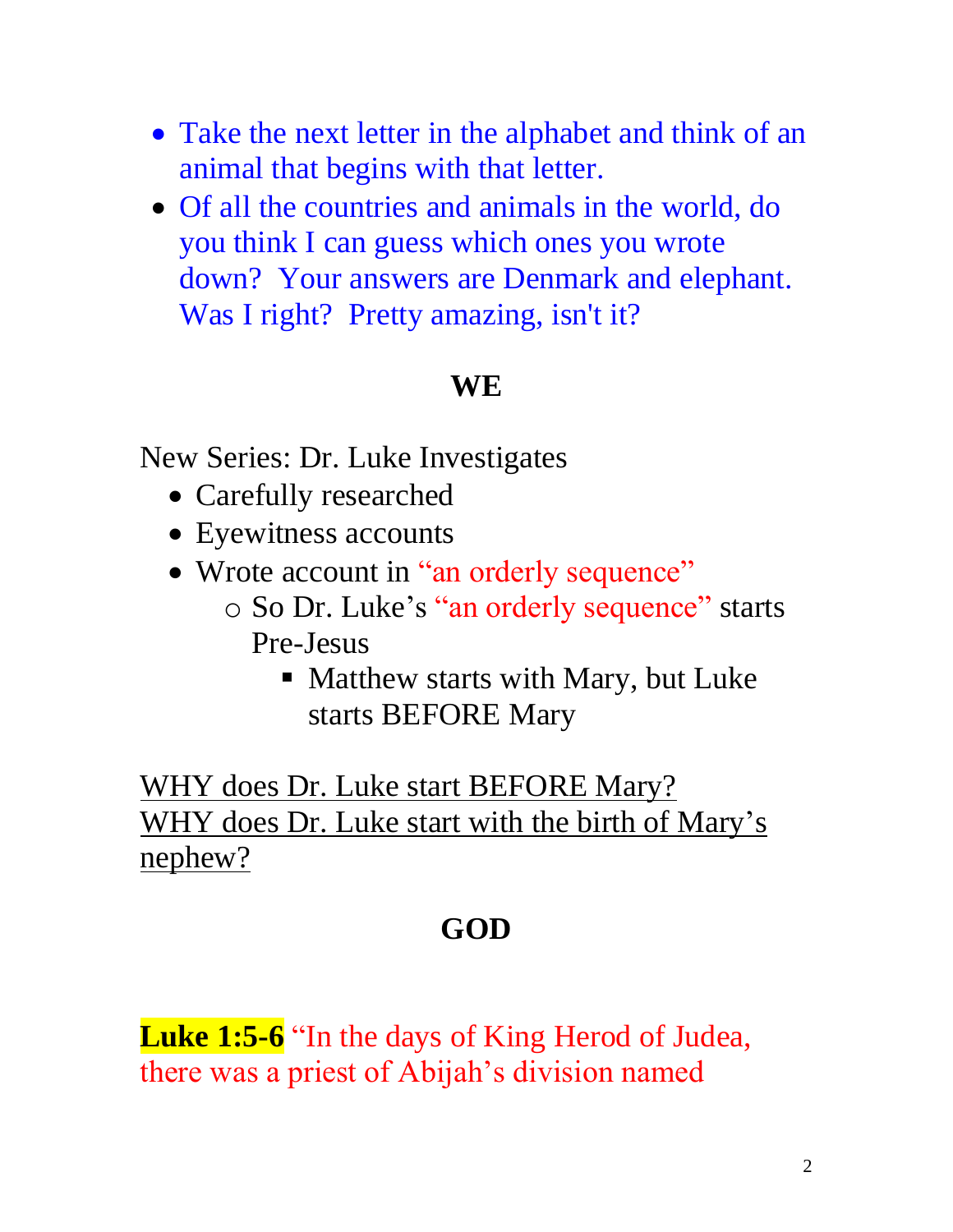Zechariah. His wife was from the daughters of Aaron, and her name was Elizabeth.

- **Person #1: King Herod** the Great o Reigned from 37 B.C to 4 A.D.
- **Person #2: Zechariah**
	- o priest of Abijah's division
		- $\blacksquare$  There were 24 divisions
			- Each division provided for the needs of the temple for a week, twice a year.
- **Person #3**: **Elizabeth**
	- o Descendent of Aaron—the first high priest who served with Moses!

**Luke 1:6** "Both were righteous in God's sight, living without blame according to all the commands and requirements of the Lord."

- Both were **obedient** to God
- Both lived lives that that were "Blameless"

**Luke 1:7** But they had no children because Elizabeth could not conceive, and both of them were well along in years."

There was *no scandal* regarding them—except one: They had **NO CHILDREN**

• **Procreation** was considered a **blessing**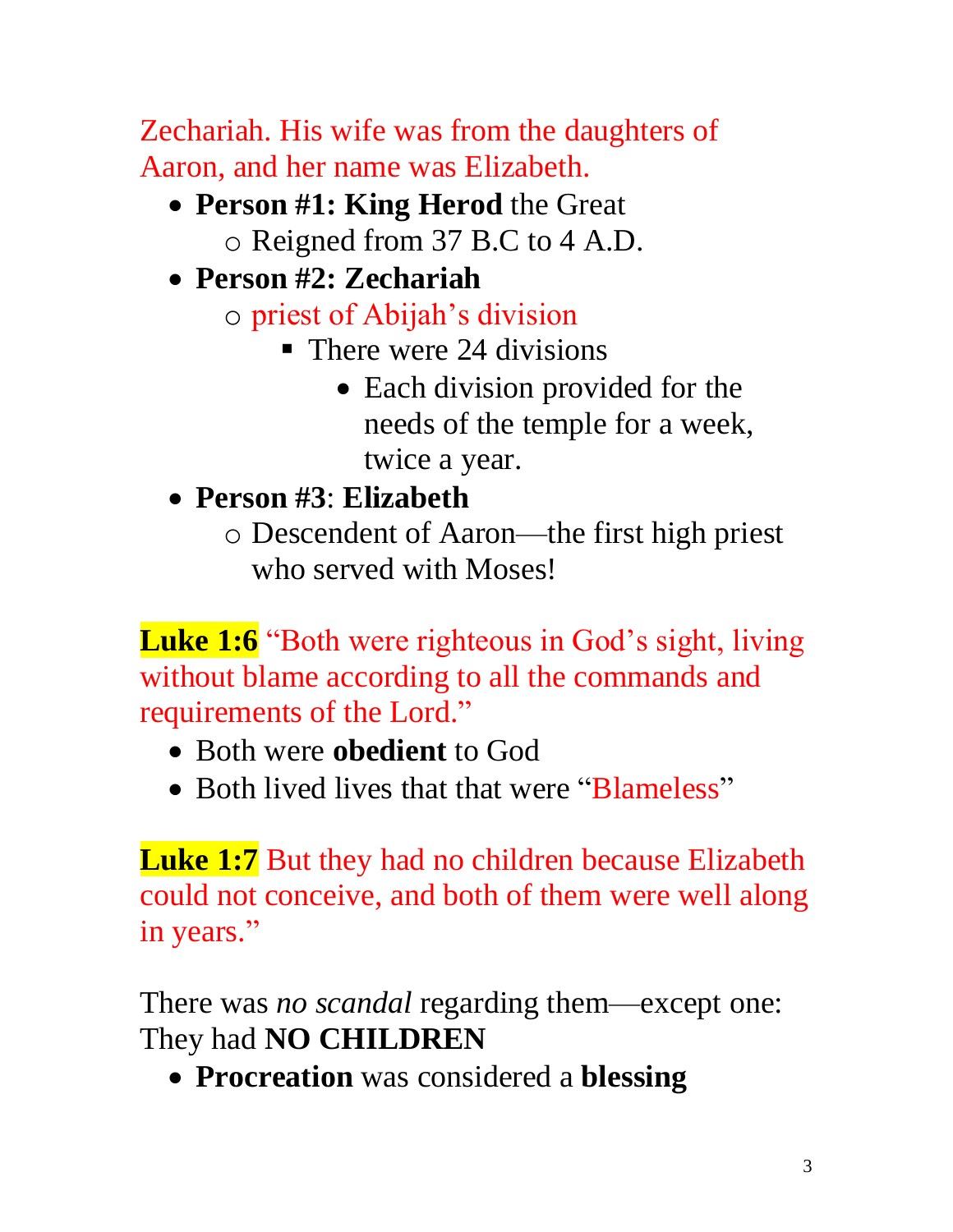- **Procreation** was **commanded** by God
- **Children** were seen as the greatest blessing: "a heritage of the Lord" (Ps. 127:3–5)

**Barrenness** was considered **curse** and a **punishment**.

- For example, **Abimelech** and his wives were punished, though only temporarily, with barrenness (Gen. 20:17–18),
	- o **Michal**, Saul's daughter and David's wife (II Sam. 6:23).
- **Rachel**, Jacob's wife, stated that she **preferred death** to childlessness (Gen. 30:1)

Dr. Luke inserts a little medical information

- They "could not conceive"
	- o Clearly, they had tried to have children
		- **Being childless was NOT their choice** or desire!
- Both were "Well along in years"
	- o The BIOLOGICAL clock had stopped there was NO HOPE for a child.

Obviously, this was NOT the FIRST TIME a couple had been in this situation!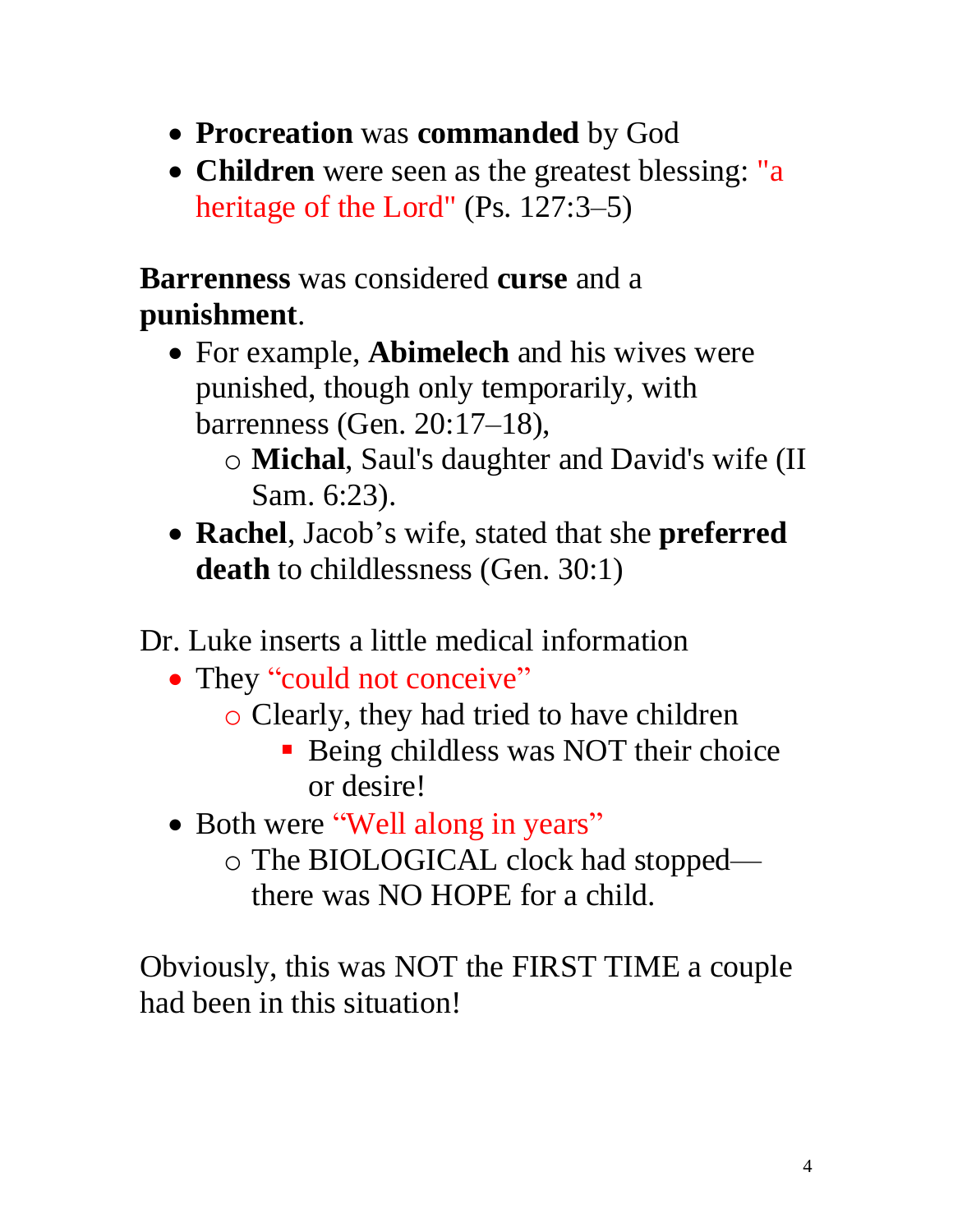- Abraham and Sarah had been in the exact same situation—clearly God could intervene and do the IMPOSSIBLE
	- o BUT, there was NO REASON to expect God to intervene!

UP until this point, it had been 400 years since God last spoke to a prophet in Israel.

• In our context, it would be as if the LAST TIME God spoke was 1621!

WHY did not God not bless this devout couple?

• Maybe for the SAME REASONS God had not blessed other DEVOUT couples with children— Elizabeth and Zechariah were NOT the first on only couples to have been in this situation!

WHAT were the REASONS God had not blessed other "Righteous" couples with children?

- I don't know, BUT in THIS CASE the reason will become clear!
	- o God is about to display His glory by doing the IMPOSSIBLE!

**Luke 1:8-9** "When his division was on duty and he was serving as priest before God, 9 it happened that he was chosen by lot, according to the custom of the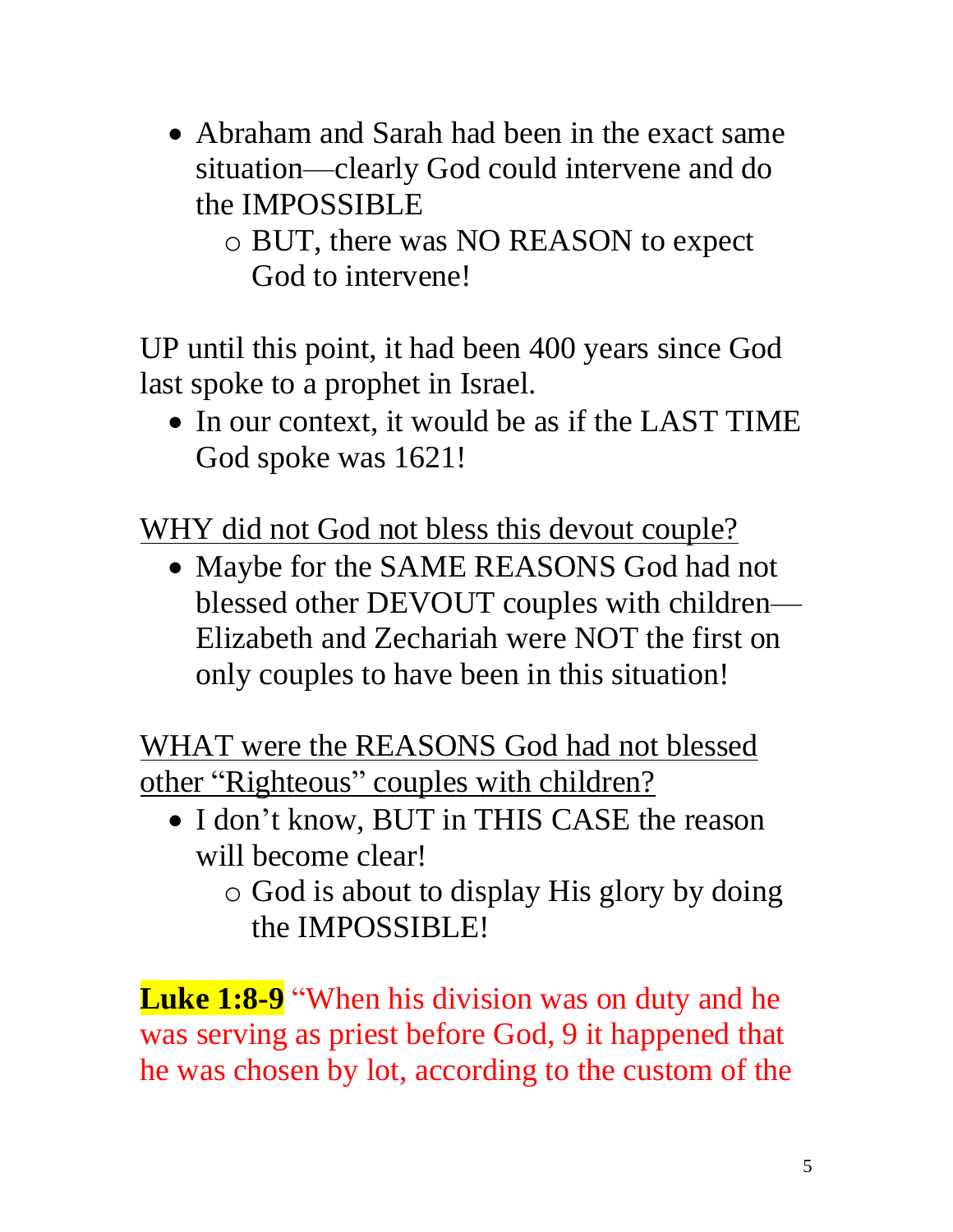priesthood, to enter the sanctuary of the Lord and burn incense."

- Do you think it was **coincidence** that Zechariah was "Chosen by lot to enter the sanctuary of the Lord and burn incense?" NO!
	- o There were about **18,000 priests** who served so to be chosen to "enter the sanctuary of the Lord and burn incense" was generally a *once-in-a-lifetime event!*

## **God is sovereign**

- Definition: God is able to do whatever God wants to accomplish His plan!
- God was setting up the stage!
	- o He chooses the couple
	- o He keeps them from conceiving a child until they are PAST childbearing years.
	- o He causes the lot to fall on Zechariah so he was will be ALONE in God's sanctuary with God!

WHY is God creating an IMPOSSIBLE situation?

- To display His glory by making the impossible possible
- To test the faith of His followers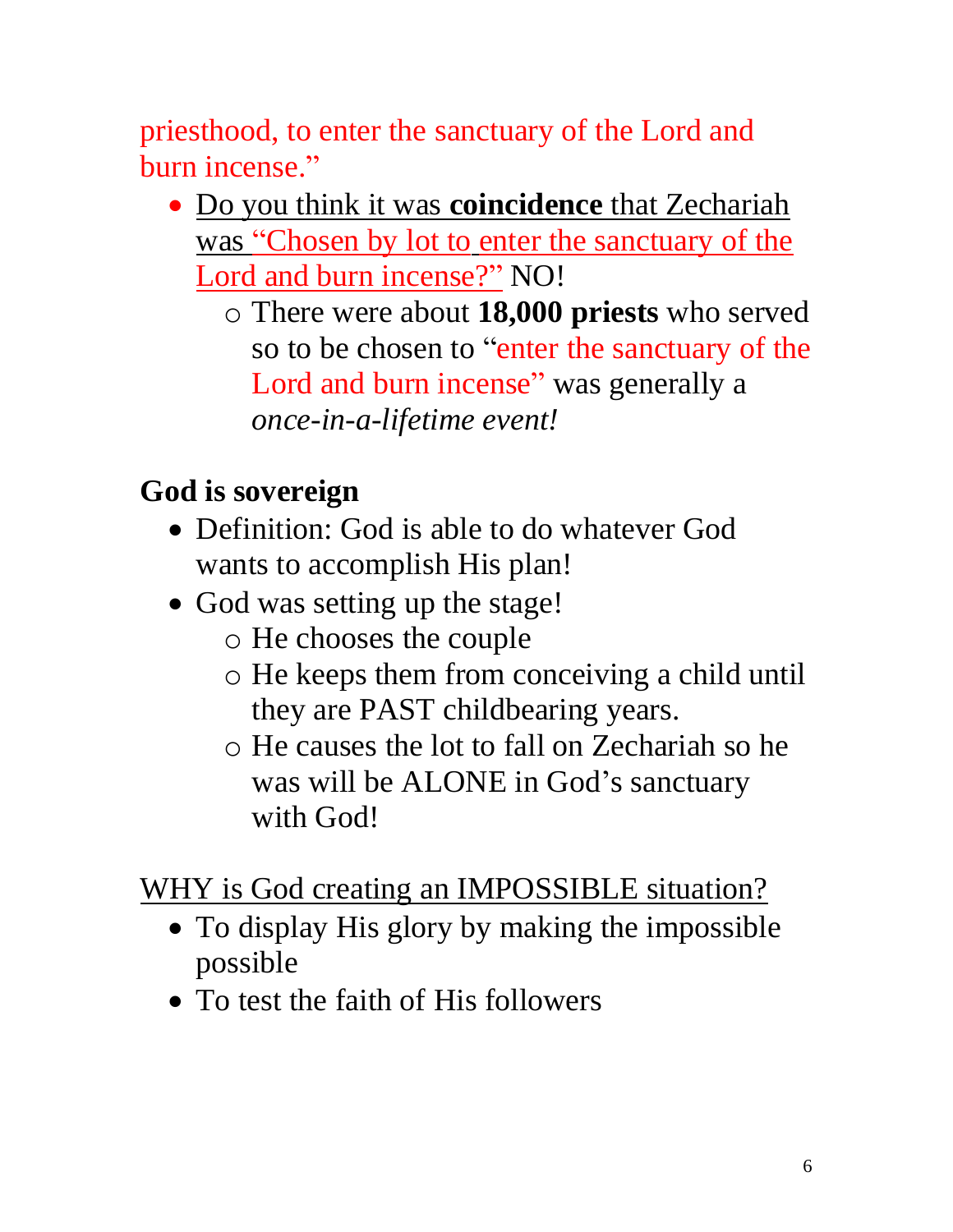Zechariah has NO CLUE about what is happening all he knows is that he is going to have the once-in-alifetime to be "Burn incense" in the Holy of Holy's!

**Luke 1:10-13** At the hour of incense the whole assembly of the people was praying outside. 11 An angel of the Lord appeared to him, standing to the right of the altar of incense. 12 When Zechariah saw him, he was terrified and overcome with fear."

- This was NOT what Zechariah was expecting!
	- o By the way, most of the time angels appear in the Bible, the people who see them are "terrified" – especially when they appear in their full **angelic form.**
- Notice the detail Dr. Luke provides: The angel appeared on the "right side of the altar"
	- o Being on the **"right side"** was seen as position of blessing and favor
		- The fact that the angel was on the "right" side of the altar" was a *subtle indication* that he was going to bring Zechariah GOOD NEWS—and he did…..

13 But the angel said to him, "Do not be afraid, Zechariah, because your prayer has been heard. Your wife Elizabeth will bear you a son, and you will name him John."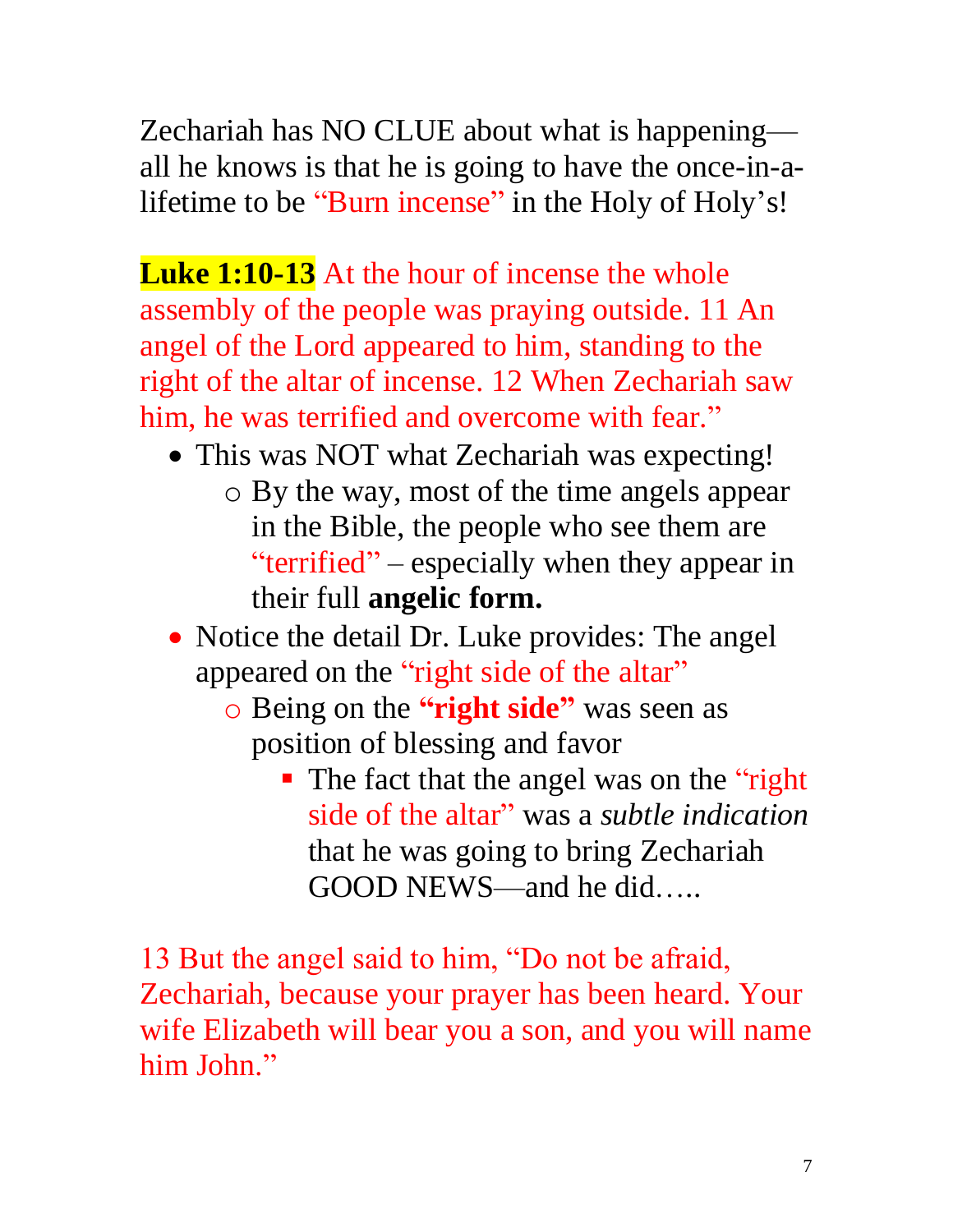- They clearly had been praying for a child for years and now they have assurance that God has heard their prayer.
	- o PROPHECY: Elizabeth will have a child, a son.
	- o COMMAND: Zechariah is to name him John.

More PROPHECY: **Luke 1:14-18** "There will be joy and delight for you, and many will rejoice at his birth. 15 For he will be great in the sight of the Lord and will never drink wine or beer. He will be filled with the Holy Spirit while still in his mother's womb. 16 He will turn many of the children of Israel to the Lord their God. 17 And he will go before him in the spirit and power of Elijah, to turn the hearts of fathers to their children, and the disobedient to the understanding of the righteous, to make ready for the Lord a prepared people."

• Their son is going to be what every believing parent wants: a child who loves God and lives for God!

Their future son….

- will be great in the sight of the Lord
- and will never drink wine or beer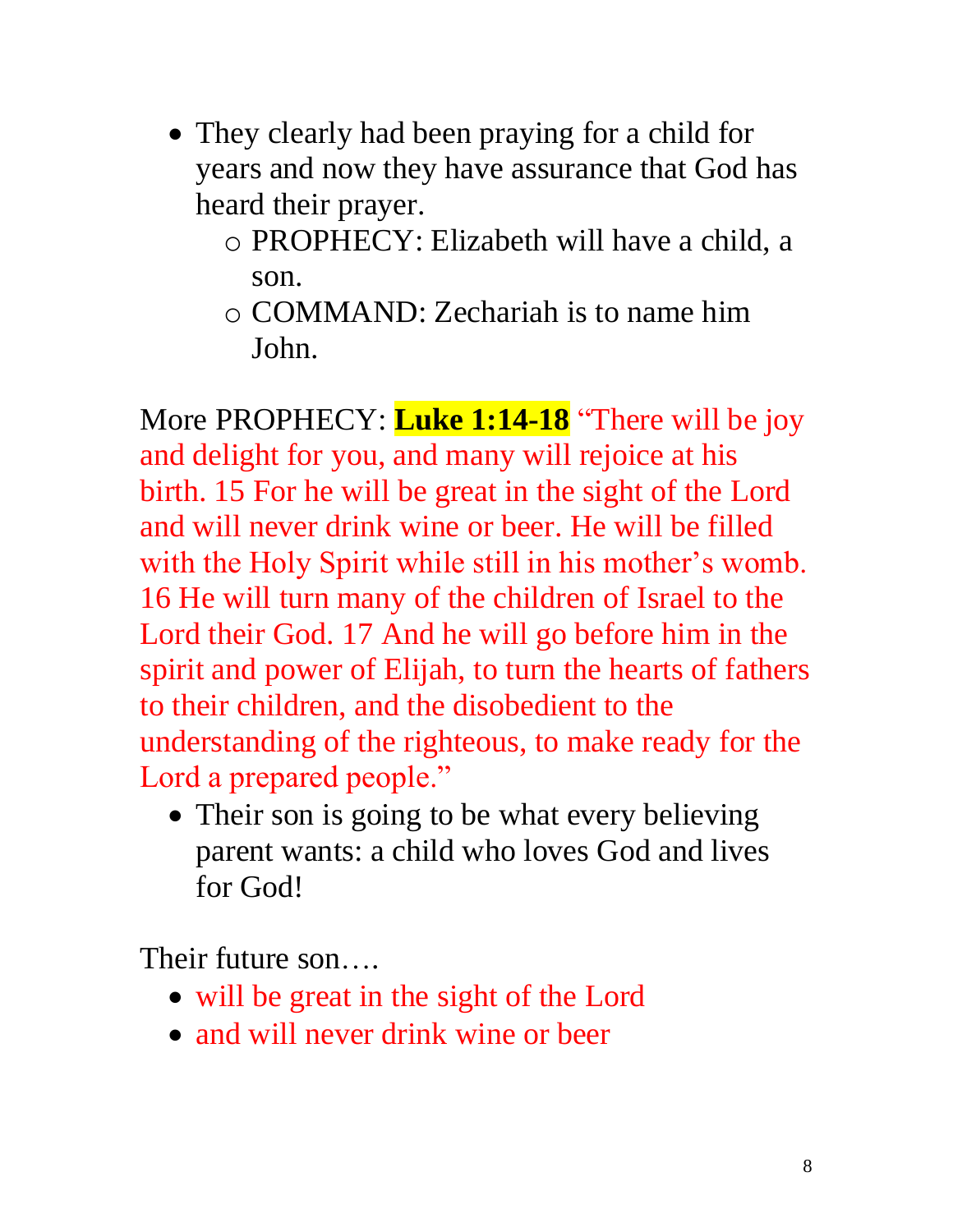- will be filled with the Holy Spirit while still in his mother's womb
- will turn many of the children of Israel to the Lord their God
- will go before him in the spirit and power of Elijah, to turn the hearts of fathers to their children, and the disobedient to the understanding of the righteous
- [will] make ready for the Lord a prepared people."

This sounds IMPOSSIBLE!

• What their future child is prophesied to do, seems to be impossible!

WHEN YOU are faced with the impossible, WHAT is your response?

- If you **first response** to **turn to God** and **trust Him** or to **doubt God** can do something in the situation?
- Is your **first response** to **list** all the **REASONS** that God cannot make the seemingly impossible possible?

WHEN we are faced with the impossible, our faith is challenged!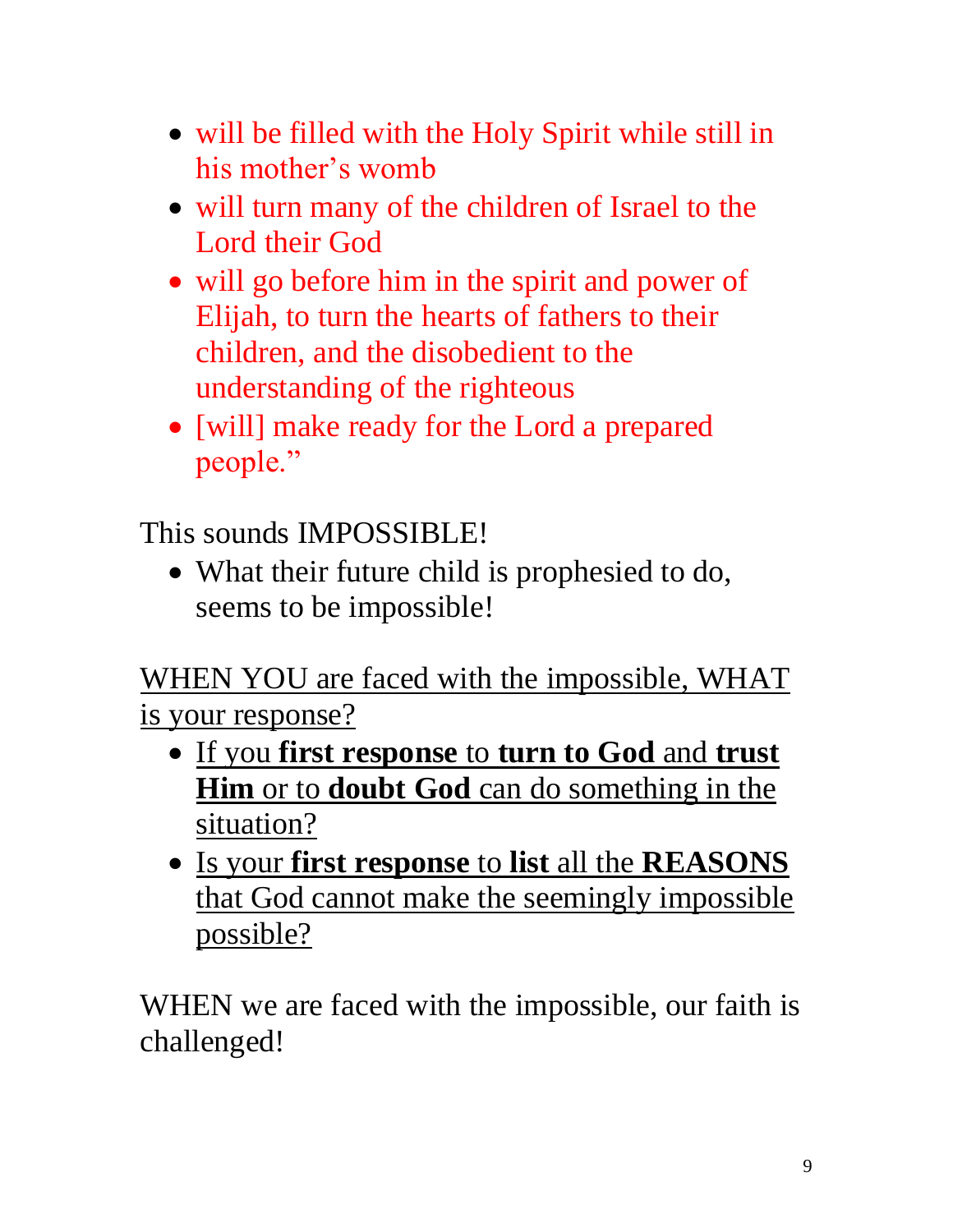- Zechariah loved and served God—he was a professional priest!
	- o He spent his life **interceding** for people
	- o He spent his life **teaching** about God
	- o He spent his life **faithful** to God
		- BUT for the first time his faith was being challenged!

Zechariah was clearing being given a prophecy about the future, and he had to decide if he believed God could do the impossible!

Zechariah responds in a way you WOULDN'T EXPECT from a professional priest.

- REMEMBER, under the priestly robe was a sinful man who was being challenged to put his faith into action.
- *What Zechariah did is what we are all tempted to do when faced with the impossible—Tell God WHY He can't make the impossible possible!*

**Luke 1:18** "How can I know this?" Zechariah asked the angel. "For I am an old man, and my wife is well along in years."

• Zechariah knew the story of Abraham and how God made the impossible possible—Zechariah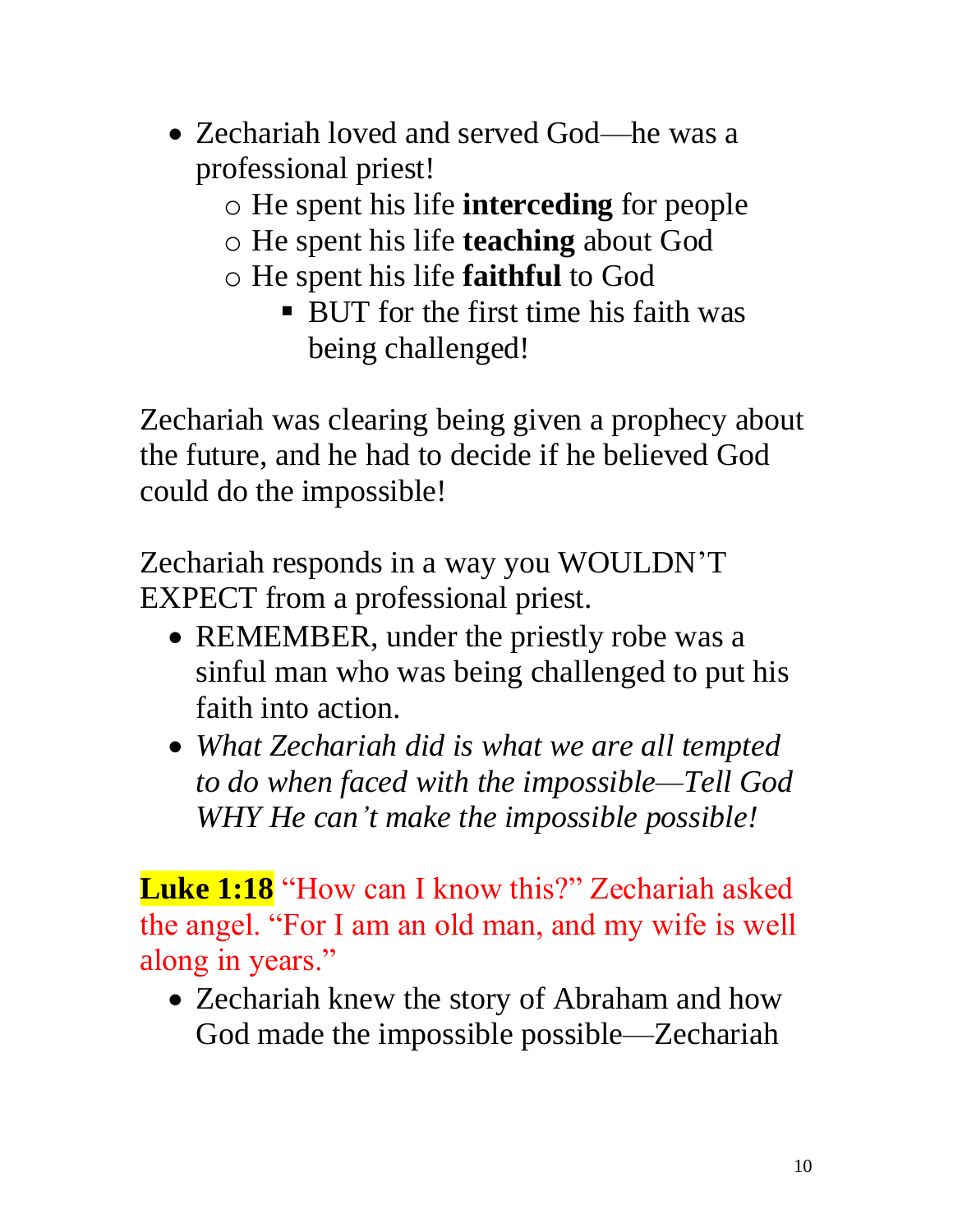and Elizabeth's story was almost parallel to Abraham and Sarah!

o BUT, the heat of the moment, Zechariah forget what God had done in the past and was only thinking about the impossible situation he was facing.

Zechariah's **unbelief** is about to cost him **dearly**,

**Luke 1:19-20** "The angel answered him, "I am Gabriel, who stands in the presence of God, and I was sent to speak to you and tell you this good news. 20 Now listen. You will become silent and unable to speak until the day these things take place, because you did not believe my words, which will be fulfilled in their proper time."

What does unbelief cost?

• What did Zechariah's unbelief cost?

### **Unbelief costs the Experience of depending upon God**

Zechariah asked: "How can I know this?"

• Zechariah wanted to *"know for Certain"* (v. 18)

#### This is a **supernatural event**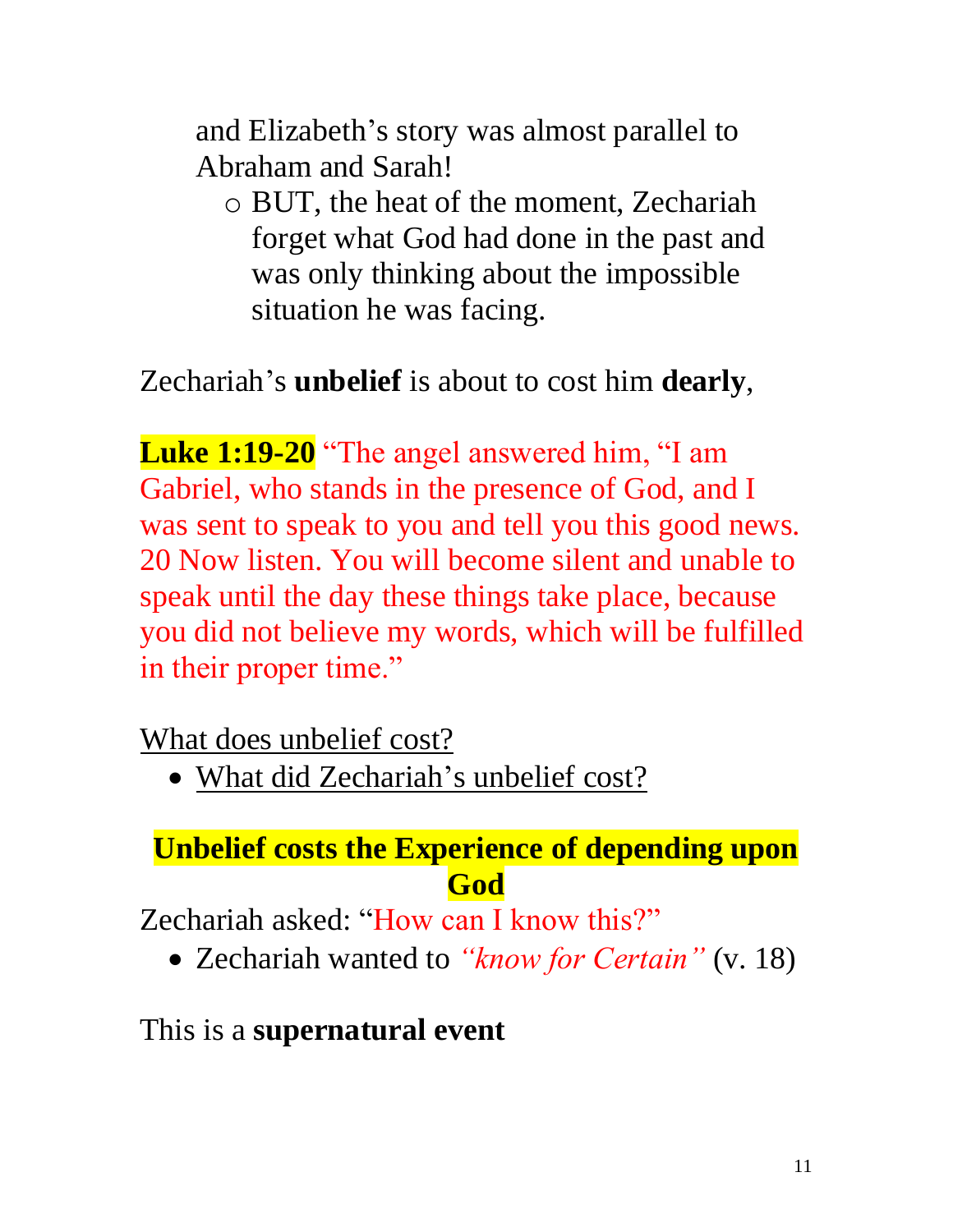• You would think that Zechariah would have figured that since this was unusual event, that what was being predicted would also happen.

But no! He throws up **roadblocks** like "How can I know this?"

- Had Zechariah become **numb** to the **miraculous**?
- Had Zechariah lost the **wonder** of **God**?
	- o It is hard to imagine that was the case since Zechariah is in the Holy of Holies: 1x/year—1x a lifetime
	- o It is hard to imagine that was the case since an Angel had appeared to him!
		- "Troubled" (v. 12)
		- "fear gripped him" (v. 12)
- Had he forgotten God's power?
	- o It is hard to imagine that was the case because when a priest would go in to the Holy of Holy's to burn incense, he **wore bells** and a **rope** in case he was **struck dead!**

REALITY: It is easy to get **numb** in church.

• You can spend your **whole life** in church **singing** about the **wonders** of God in songs like "How Great Thou Art" you can spend hours **listening**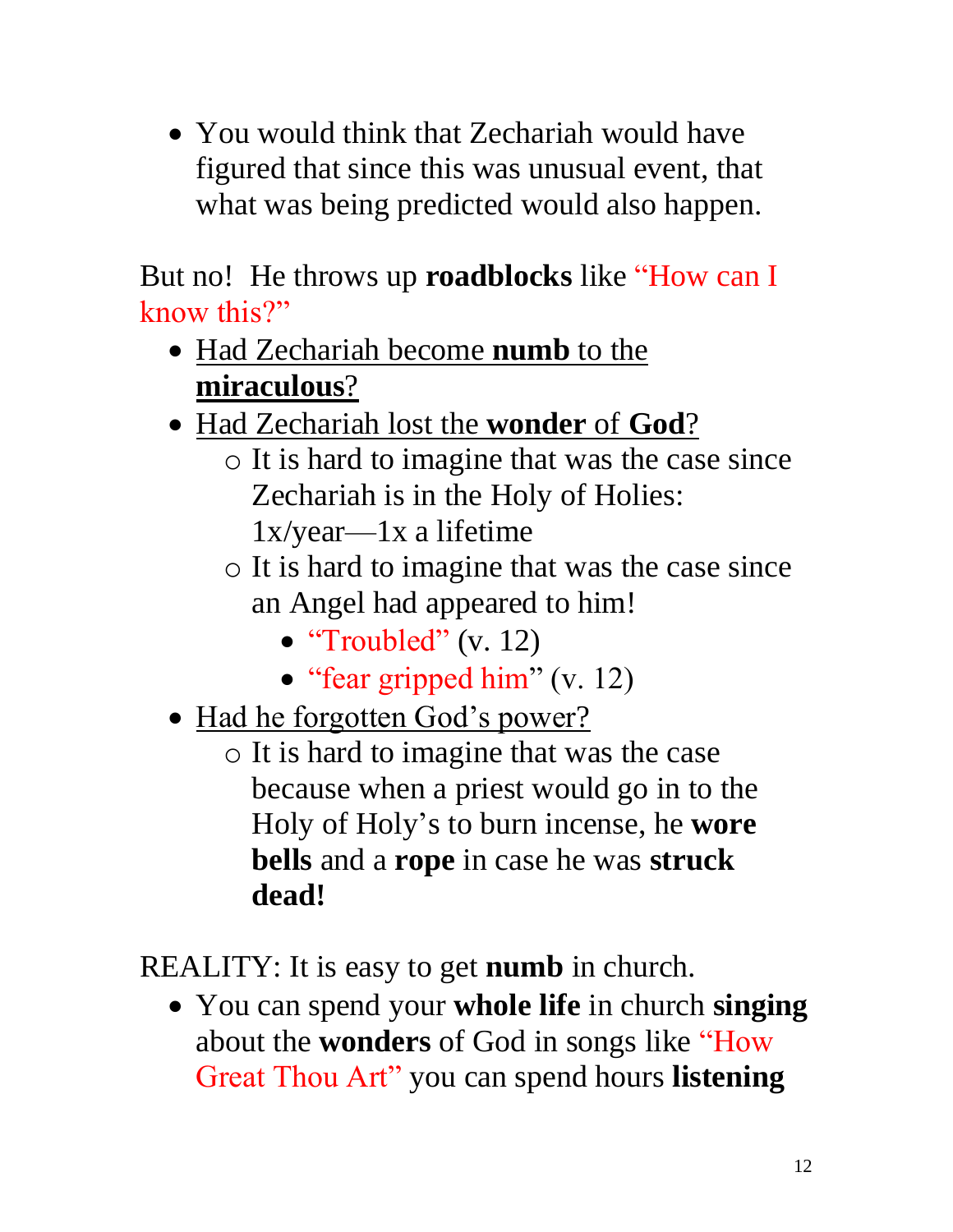to **sermons**, and **Sunday School lessons** that talk of the wonders of God.

o The **pastor and staff** can **teach** and **preach** the **ability** of God to surpass our **expectations** and *over time get numb to what we teach and preach*.

And then when God does burst onto the scene, when he satisfies a need in a miraculous way, we often throw up personal **roadblocks**.

- Notice Zechariah says "How can **I** be sure of this?"
	- o How often has God presented you with a scenario and you feel He is leading you to move forward and we say "How can I be certain?"

We walk by Faith not sight!

- Everyone walks by faith in something!
- Christians walk by faith in the God of the universe
	- o Faith that He exists
	- o Faith that He is the creator of all
	- o Faith that He cares about our needs

Notice the second part of Zechariah's response "I am an old man and my wife is well along in years."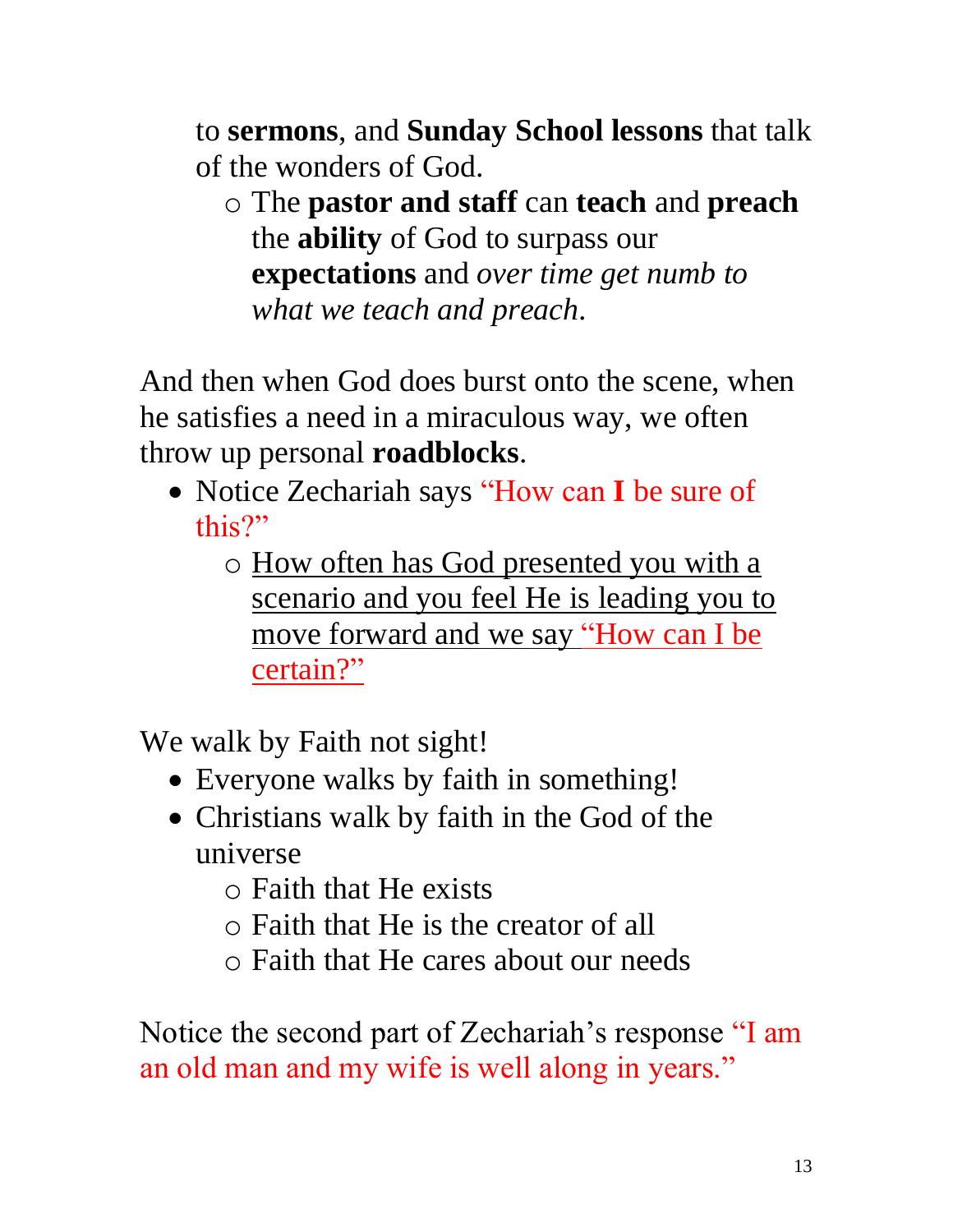• It's like a **two-pronged excuse** that he gives as to why God cannot deliver what He just promised.

o "Hey God I am too old and not only that but my wife is too old."

When will we learn that **God is not bound** by the **things** that **bind** us!

• How often does God come to you and impresses upon you to do something for Him and you give all sorts of **excuses** as to why what he is asking can't happen?

How do I know that what I feel impressed to do is from God?

- TEST: Does it contradict God's Word?
- TEST: Does it help you grow in your faith and become more like Christ
- TEST: Will it ultimately help other believers
- TEST: Will it help build the kingdom of God?
- TEST: Will this stretch my faith?
- TEST: Will God receive the glory for this?

How often does he come to us as a church and we are not willing to follow?

• How often do we distrust God's ability?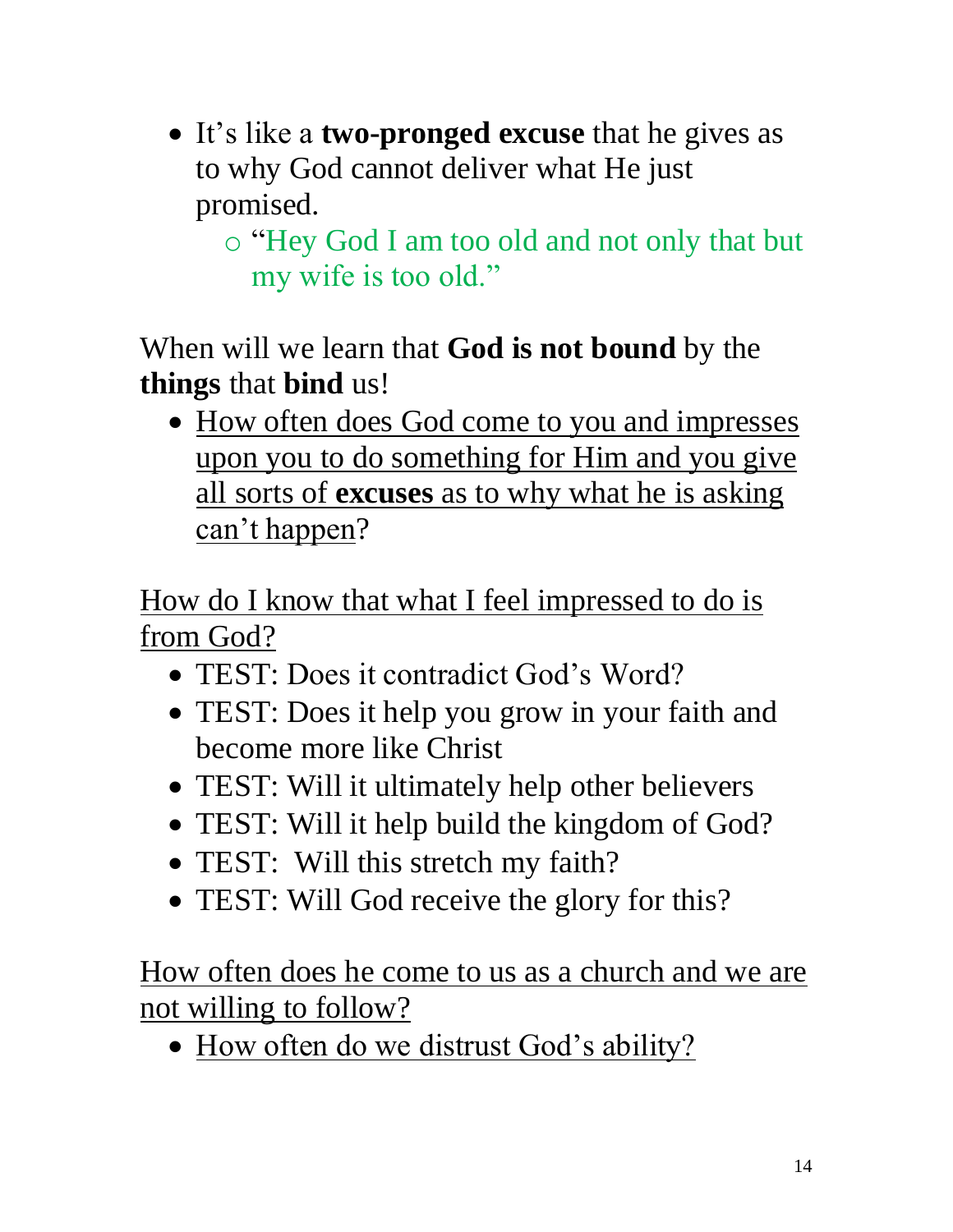- If God only asked us to do things that we could do in our own power, what would be the purpose of faith.
	- o Faith does not come by sight.
	- o God wants your faith-your faith that He can do more than you could ever ask or imagine.

Moved into our house yesterday….

- Felt God was leading us to stay at Warren
- Desire to ministry more to the community
- Desire to be a great part of the community
- Desire to reclaim the hours spent driving
- Desire to be on location more

Needed to sell Greewood home:

- Real Estate market HOT!
	- o May have 30 days after closing to find a house
		- **Didn't want be pressured to find a** home, close and move in within 30 days.
		- Didn't want to move to apartment
- Got a call to Sell for cash
	- o Felt like we should call investigate
	- o Set a price and they agreed to it!—we were shocked!
- Stipulation: with 3 month rent back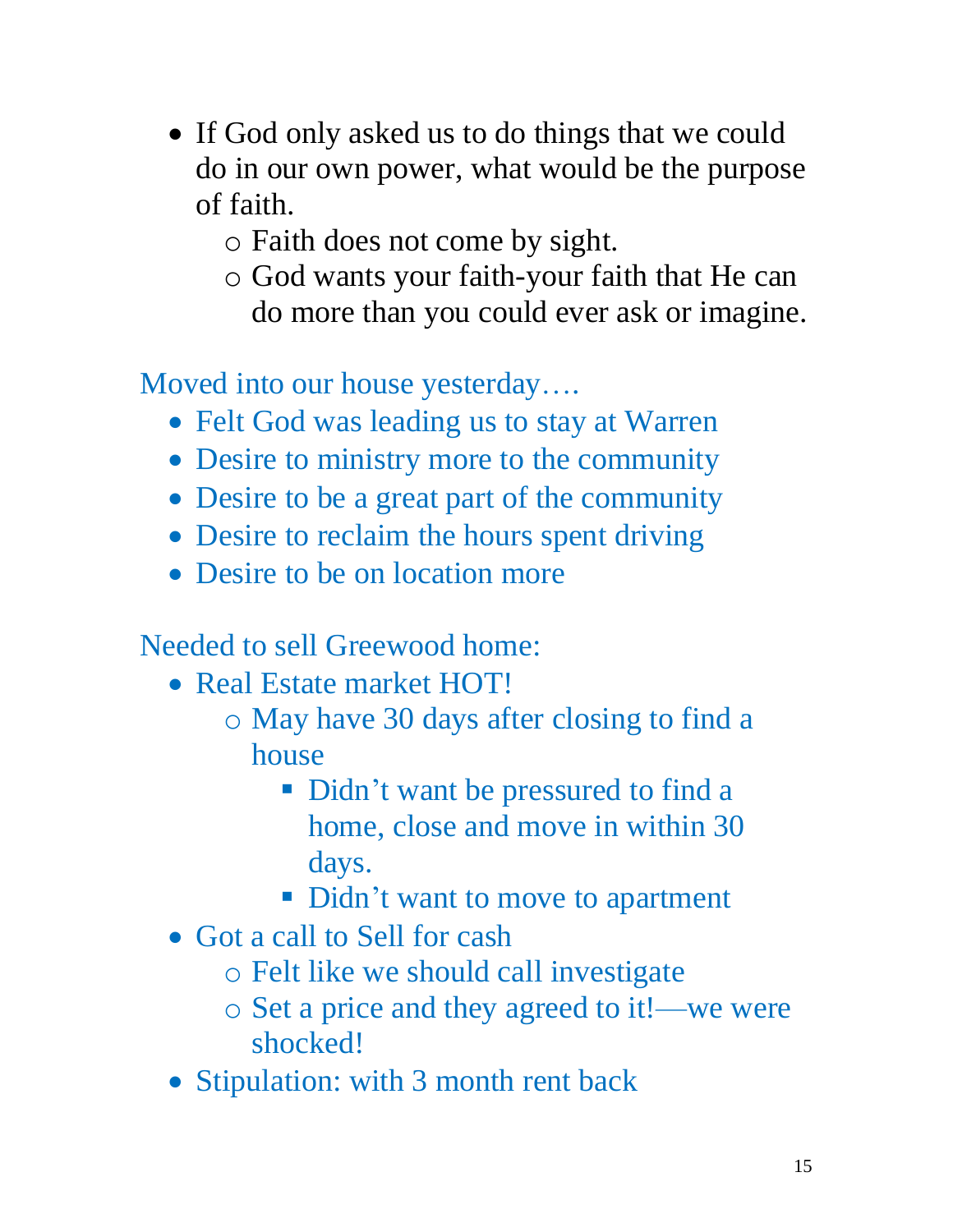- o Rent back fell through two weeks before closing
- o Felt God was leading us to move, but now we were stuck
- Broker did not want to lose deal—we lived in a hot spot area of Greenwood
	- o Agreed to pay to move things to storage, storage costs for 3 months and an apartment for three months
		- About a \$10,000 increase over initial sale price!

In meantime we got pre-approved for loan

We found a house in the neighbor we loved that was only about 6 minutes from church

- Offered 15k over asking price
	- o Lost the house
		- I was defeated, but I prayed: "Lord, I assume you have something better for  $\overline{\text{us}}$ ."

Roger told us about a house in his neighborhood where we really liked--that he heard the owner wanted to sell but didn't know the timeline.

Found a house in Castleton, but did not have a peace about it and did not place an offer.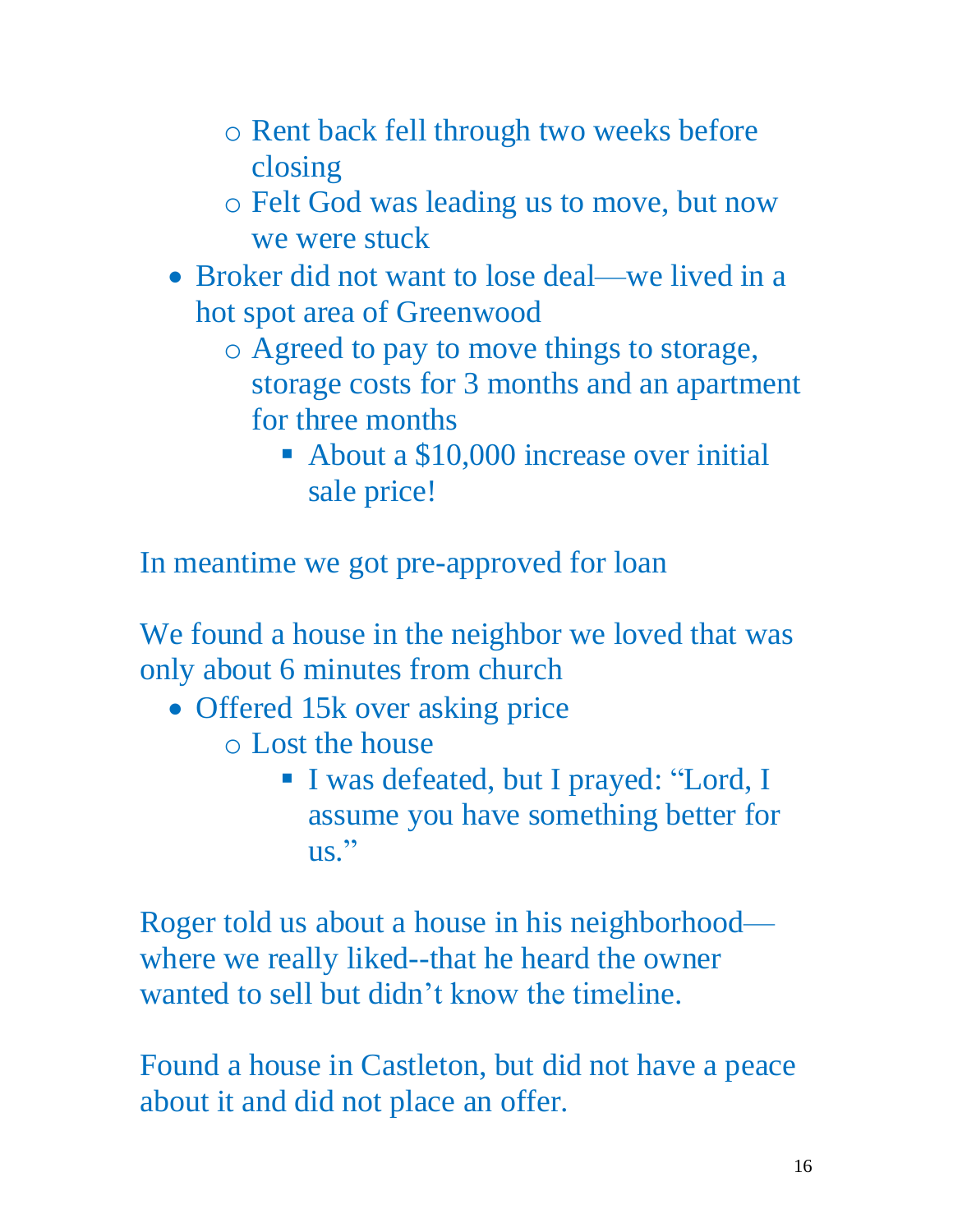Felt God was telling me to talk to Roger

- Roger called me on Sunday and said "Someone" is there if you want to talk to them.
	- o We were still at the church so we decided to pop in
		- Owner was reluctant at first because of the condition of the house, but she allowed to go through it.

That night her realtor called and said that another party was interested, but we could make an offer.

• We made an offer and they accepted it.

I called loan officer but he was out-of-town and his assistant did not return my calls

- Five days passed and I was getting nervous
	- o The day before the home inspection the loan officer calls back
		- He tells me that we can't get the loan even thought we had been preapproved
			- The only debt we had was our current house and we had co-signed on our son's student loan—which he had been paying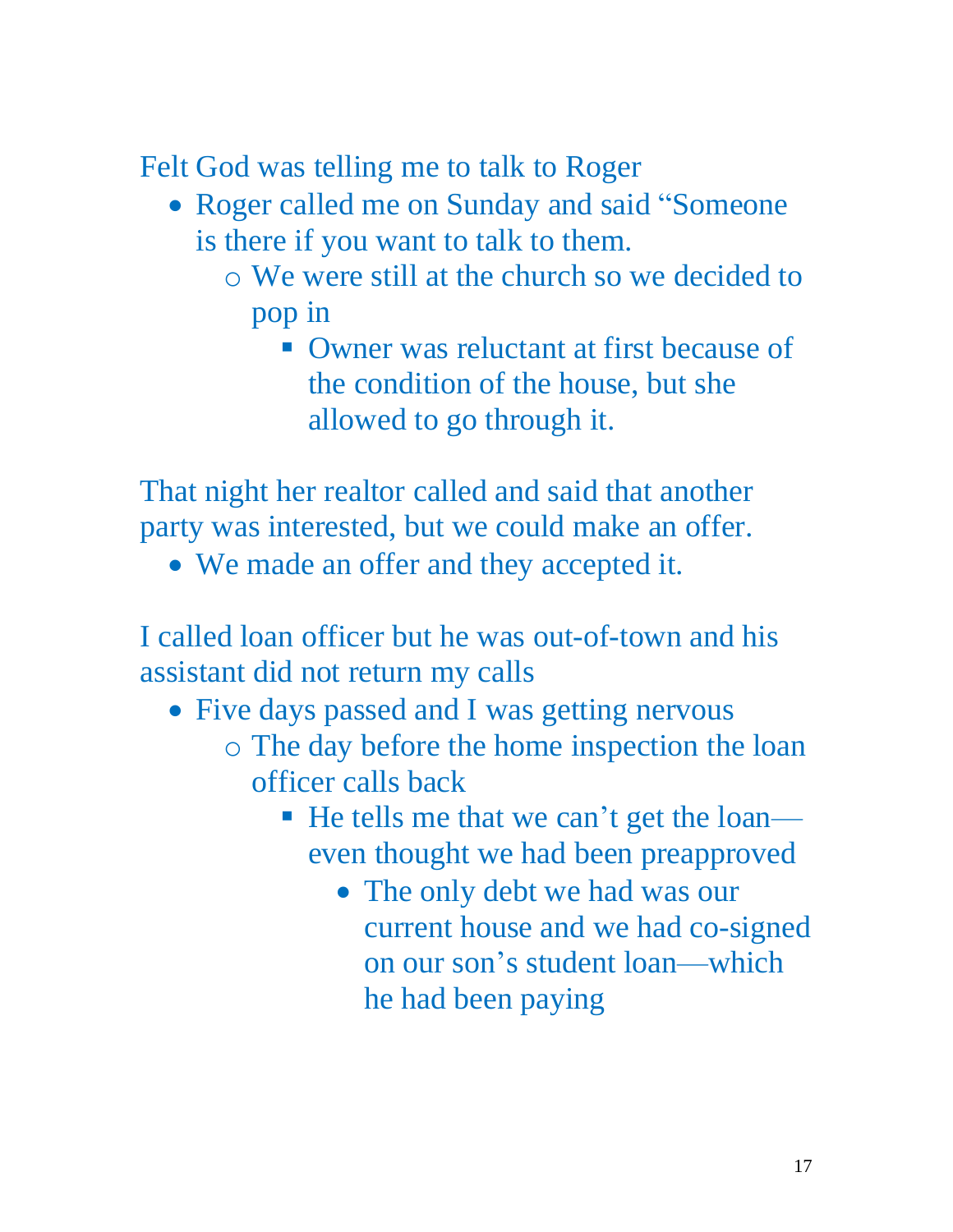We went to the inspection feeling dejected—neither of us wanted to be there.

- My realtor-who is awesome—came over and I told him the situation
	- o He said, "let me work on it."

That afternoon I called the loan officer back to review numbers, we discovered that the error was on his end and he told me "We can move forward with the loan."

A week passes

- Inspection report shows a problem with the house
	- o We ask own to renegotiate and they did!

We were set to close on Greenwood home on Nov. 2 and the new home on Nov.  $4<sup>th</sup>$ 

- Loan officer calls and says they want to push closing back to Nov.  $10^{th}$ 
	- o I did not want to go back to the seller again with another negotiation

I ran across a days old email of a local loan company my realtor had sent me when we initially were told we could not get the loan.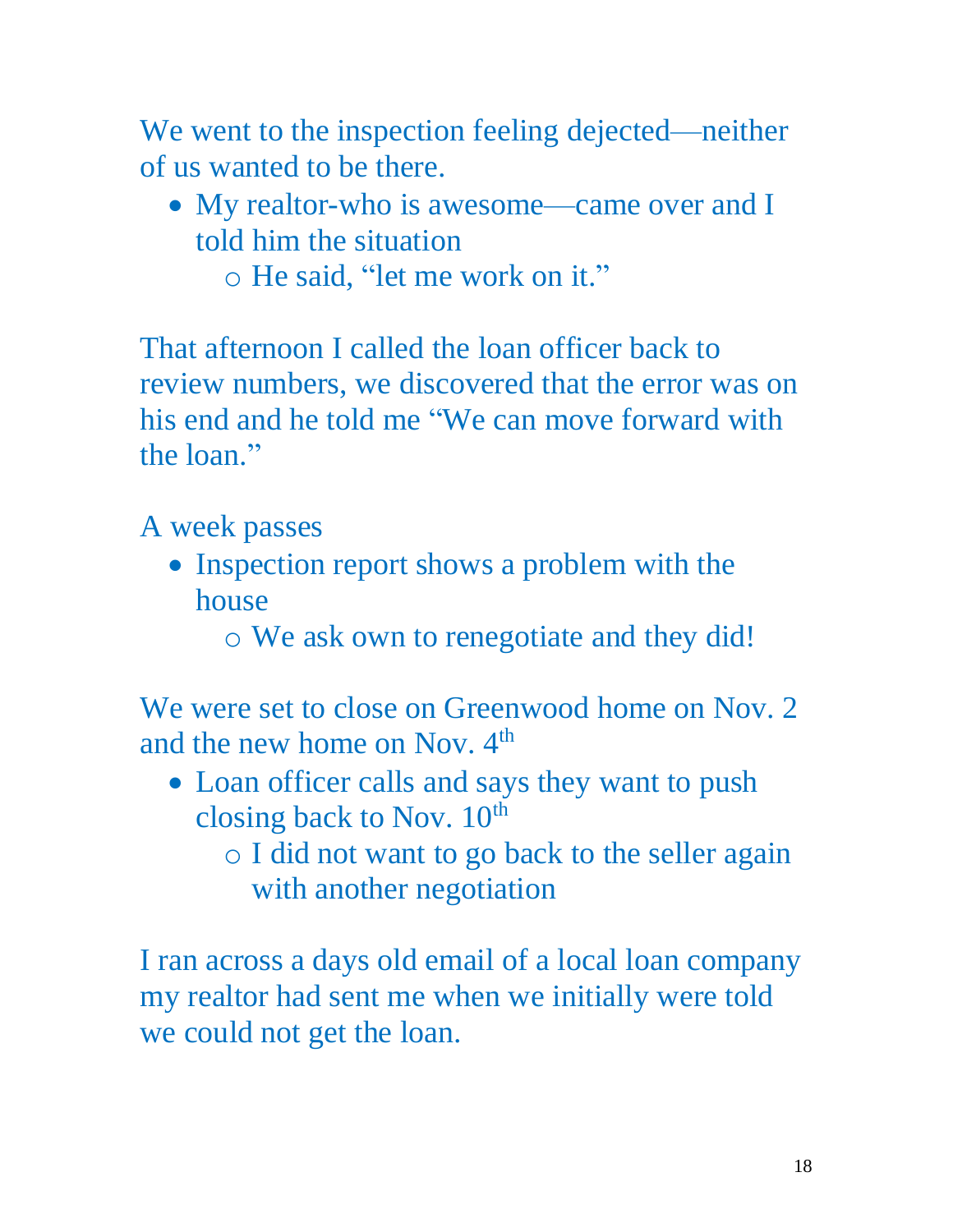- I called and told them the situation—Remember, it usually takes 20-30 days to close a loan—we had about 15 days at this point.
	- o They said, "Let's see what we can do." that was on Thursday
		- **By Monday they had the loan** application processed and sent to the underwriter!
			- By Friday the underwriter gave us the magic words: "Cleared to Close"

 $\circ$  We closed on Nov.  $4^{th}!$ 

All along the way, I felt a peace about the house

• There were times when I felt the Lord said, "You are going to have this house"—even though it seemed to be an impossible situation

o Every time there was a roadblock the Lord opened a door and provided a way.

Has it been easy? NO. Were there moments of struggle? Yes

There is a JOY that can only be experienced when you **depend upon** and **Trust God**!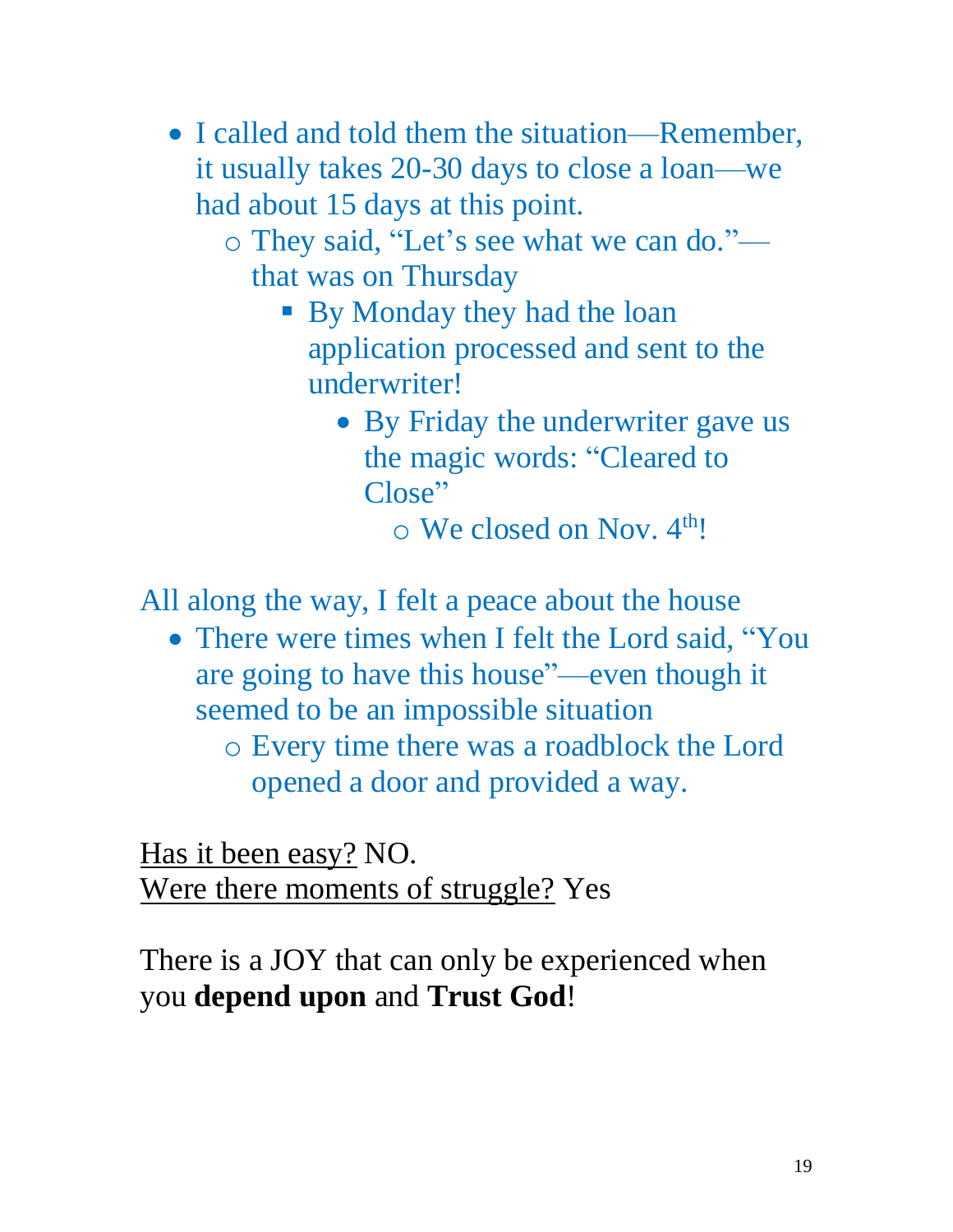• I will always view that home as an example of God taking the seemingly impossible and making it possible.

What does unbelief cost?

• What did Zechariah's unbelief cost?

**Unbelief costs expectation of answered prayer**

"Your prayer has been heard" (v. 13)

**Zechariah and Elizabeth** had apparently been praying for a **child** for **years**, but never had any children.

- He may have kept praying for a child, but somewhere along the way, *Zechariah stopped believing that having a child was possible.*
	- Maybe the prays for a child had become more **rote** than **requests rooted** in the belief that God can do the **impossible**!

WHAT kind of prayers should we pray? "Thy will be done on earth as it is in heaven"

God's Will may not be to give you what you want because that is **not best** for you at that time.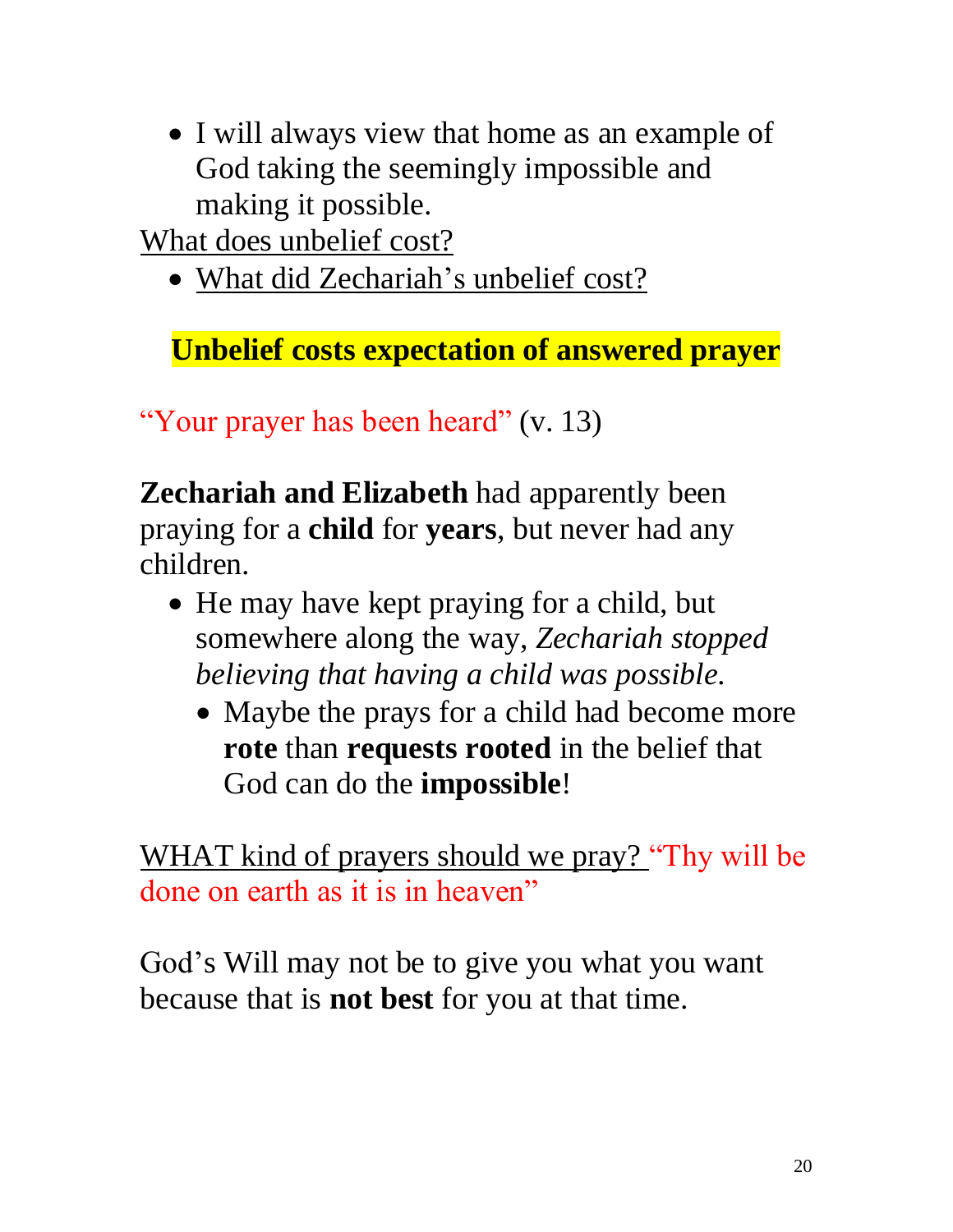• God had **not given** Zechariah and Elizabeth a **child** on **their timetable** because *He had* 

*something else planned—something better*.

- o **Better**: They would get a son filled with the Holy Spirit from birth (v. 15)
- o **Better**: They would get a son who would turn many back to the way of the Lord (v. 16)
- o **Better**: They would get a son who would be the **forerunner** of the Lord! (v. 17)

Don't put God on your **timetable**!

• When you do, you will end up paying the cost of unbelief

Don't **predetermine** how you want God to respond!

- *When you do, you will end up paying the cost of unbelief*
	- o **Zechariah** did not **determine** that God would respond this way
		- **Zechariah expected** God to respond in the **normal manner**—one day Elizabeth would excitedly announce she was **pregnant**.
			- Zechariah **was not expecting** an **angel** to appear!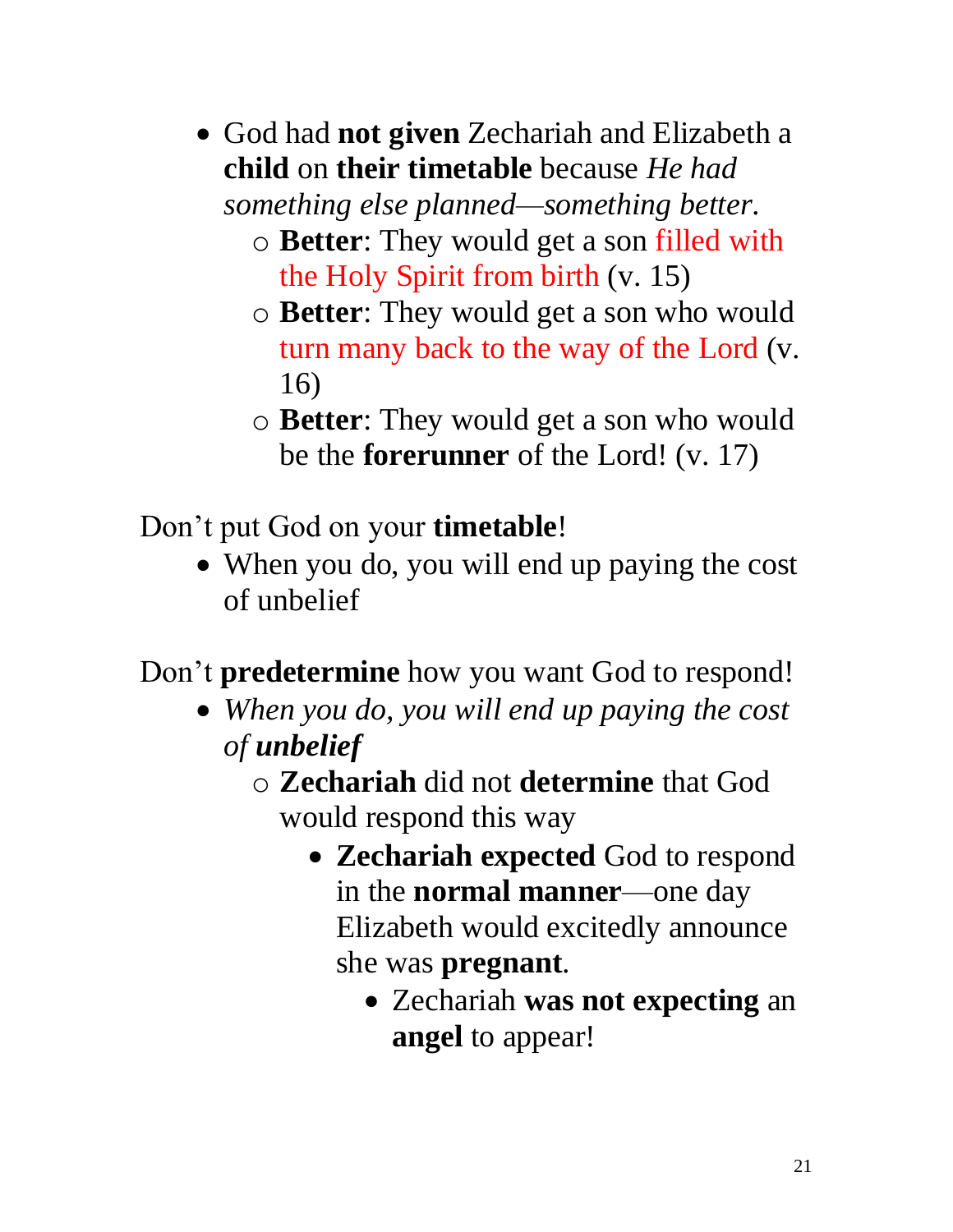Don't **predetermine** what God has to do!

• Remember you are not God!

The **purpose of prayer** is NOT to give God information!

- The purpose of prayer is to **align your heart** with God's!
	- o **Pour** out your **heart** to God
	- o **Tell** Him the **desires** of your heart!
	- o But in the end, **submit to whatever answer**, in whatever way He chooses to respond!

## **Unbelief costs Joy**

Zechariah's unbelief stifled his joy!

• **Luke 1:20-23** "Now listen. You will become silent and unable to speak until the day these things take place, because you did not believe my words, which will be fulfilled in their proper time." 21 Meanwhile, the people were waiting for Zechariah, amazed that he stayed so long in the sanctuary. 22 When he did come out, he could not speak to them. Then they realized that he had seen a vision in the sanctuary. He was making signs to them and remained speechless. 23 When the days of his ministry were completed, he went back home.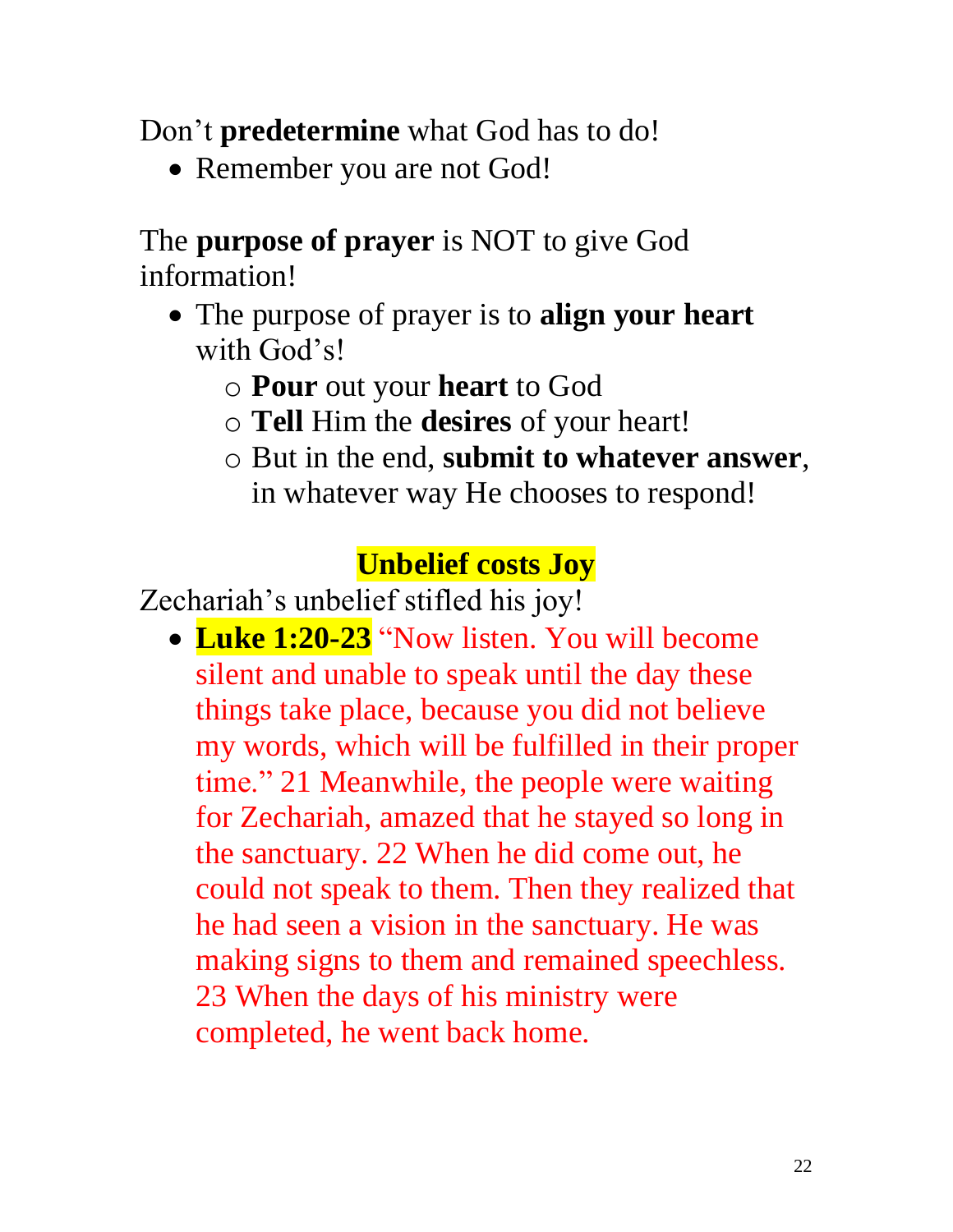Football fans can you imagine if your team **just won** and you went "**mute**" wouldn't you be frustrated?

• Do a mime of hand signals

### For **9 months Zechariah couldn't speak a word** (*I*

*am sure that at time Elizabeth enjoyed the silence!)*

Don't you think that Gabriel overreacted a little here?

The name "Gabriel" means "man of God"

• Gabriel is **insulted** at the **response**.

What does Gabriel care about Zechariah's response?

- Well, notice what he says "I stand in the presence of God."
	- o **Gabriel** is in **God's presence** He SEES **God at work**, He has WATCHED God perform countless **miracles**, intervene in miraculous ways.
	- o He knows that there in **nothing impossible** for God and yet here this "**priest**" this "*Man of God*" **challenging** God's **ability**!

Zechariah not only lost out on the joy of God's answer to his prayer for 9 months, but he lost out on the moment of his son's birth.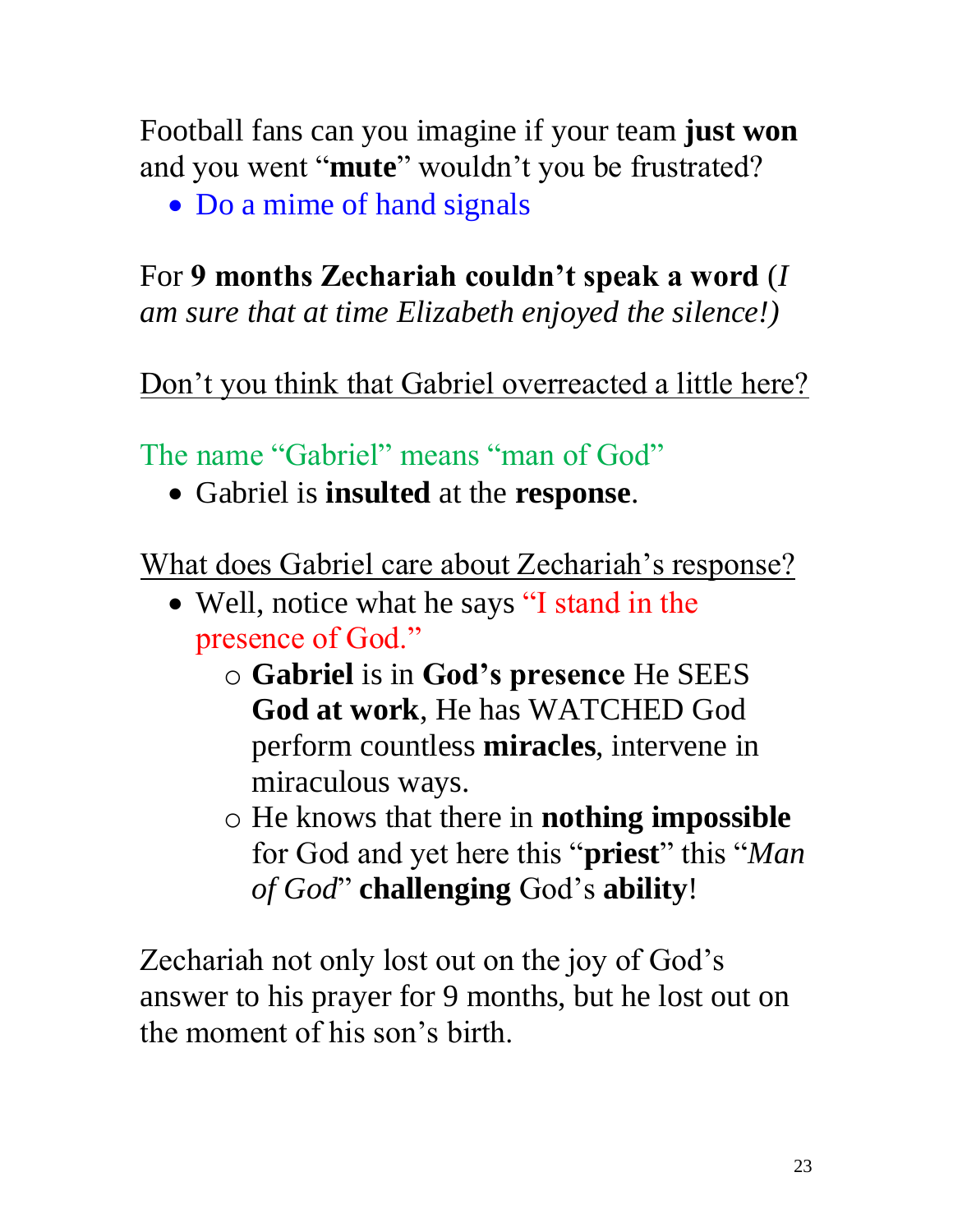- o Notice in **v. 57-58:** Now the time had come for Elizabeth to give birth, and she had a son. 58 Then her neighbors and relatives heard that the Lord had shown her his great mercy, and they rejoiced with her.
- o Zechariah no doubt was **rejoicing** too—he was just **muted**!
	- He was **missing** the **full impact** of the joy!

*God may work despite your unbelief*, but because you were not willing to trust Him, your joy will likely be dulled.

- When you stopped praying for someone and then they receive Christ, you will rejoice but how much better would that joy have been had you continued to prayer for them.
- You didn't pray for God's help and unexpectedly God sent you help. You know it was from Him, but because you didn't believe your request mattered to God or answering it just seemed impossible, you missed some of the joy due to your unbelief.

For **8 days after** his son's birth Zechariah still could not speak!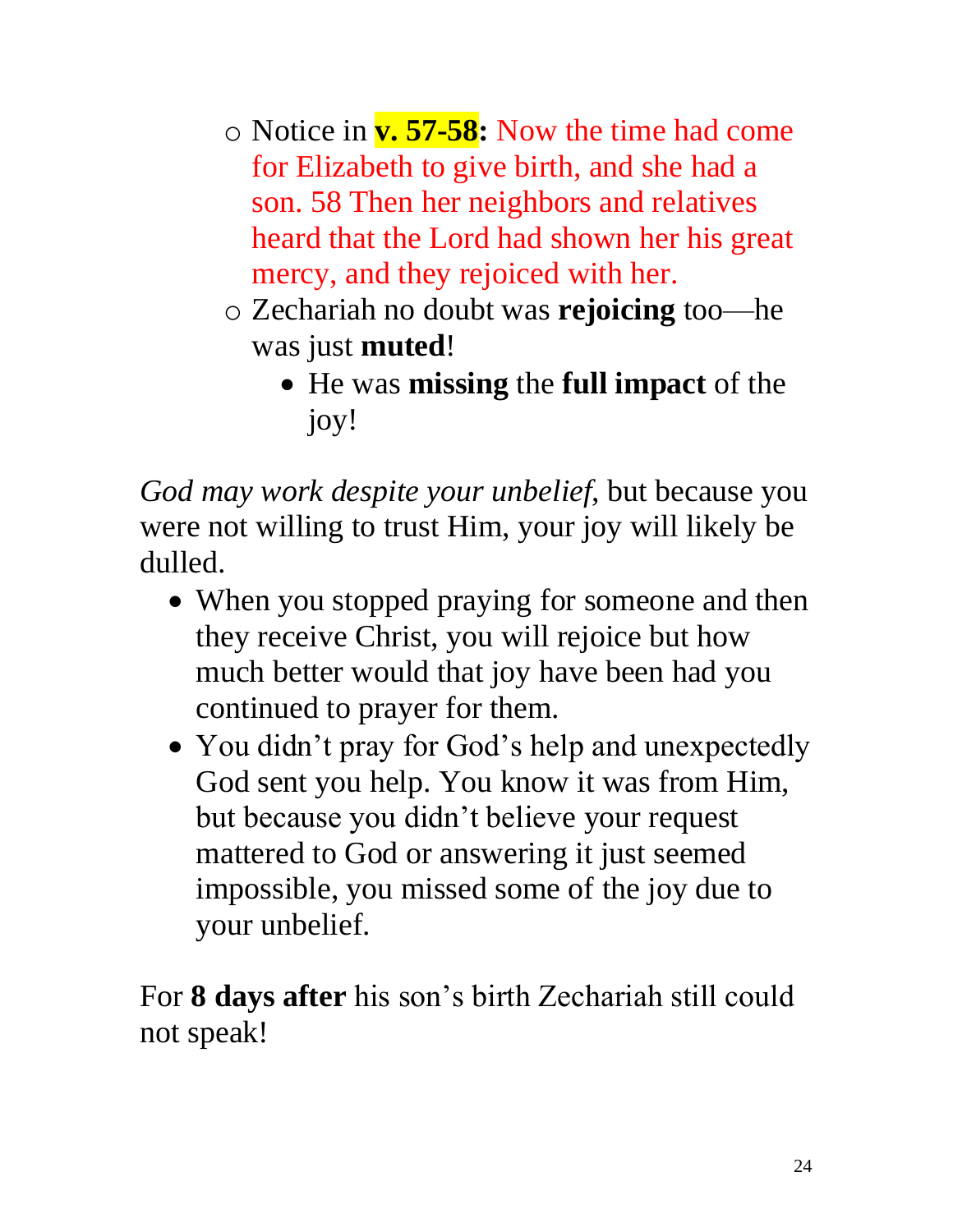- **Luke 1:59-64 "**When they came to circumcise the child on the eighth day, they were going to name him Zechariah, after his father. 60 But his mother responded, "No. He will be called John."61 Then they said to her, "None of your relatives has that name." 62 So they motioned to his father to find out what he wanted him to be called. 63 He asked for a writing tablet and wrote, "His name is John." And they were all amazed. 64 Immediately his mouth was opened and his tongue set free, and he began to speak, praising God.
	- o For the next several verses Zechariah praises God with an incredible song.

#### **WE**

Zechariah did not believe that God could do the seemingly impossible: His unbelief costs him!

- It can be easy to not believe God can do the impossible!
	- o We can talk about God doing the impossible, but when it comes down to it, do we really believe?
		- **E** Are we willing to trust Him despite the circumstances?
		- **E** Are we willing to step out in faith when we feel He is calling us to do so?